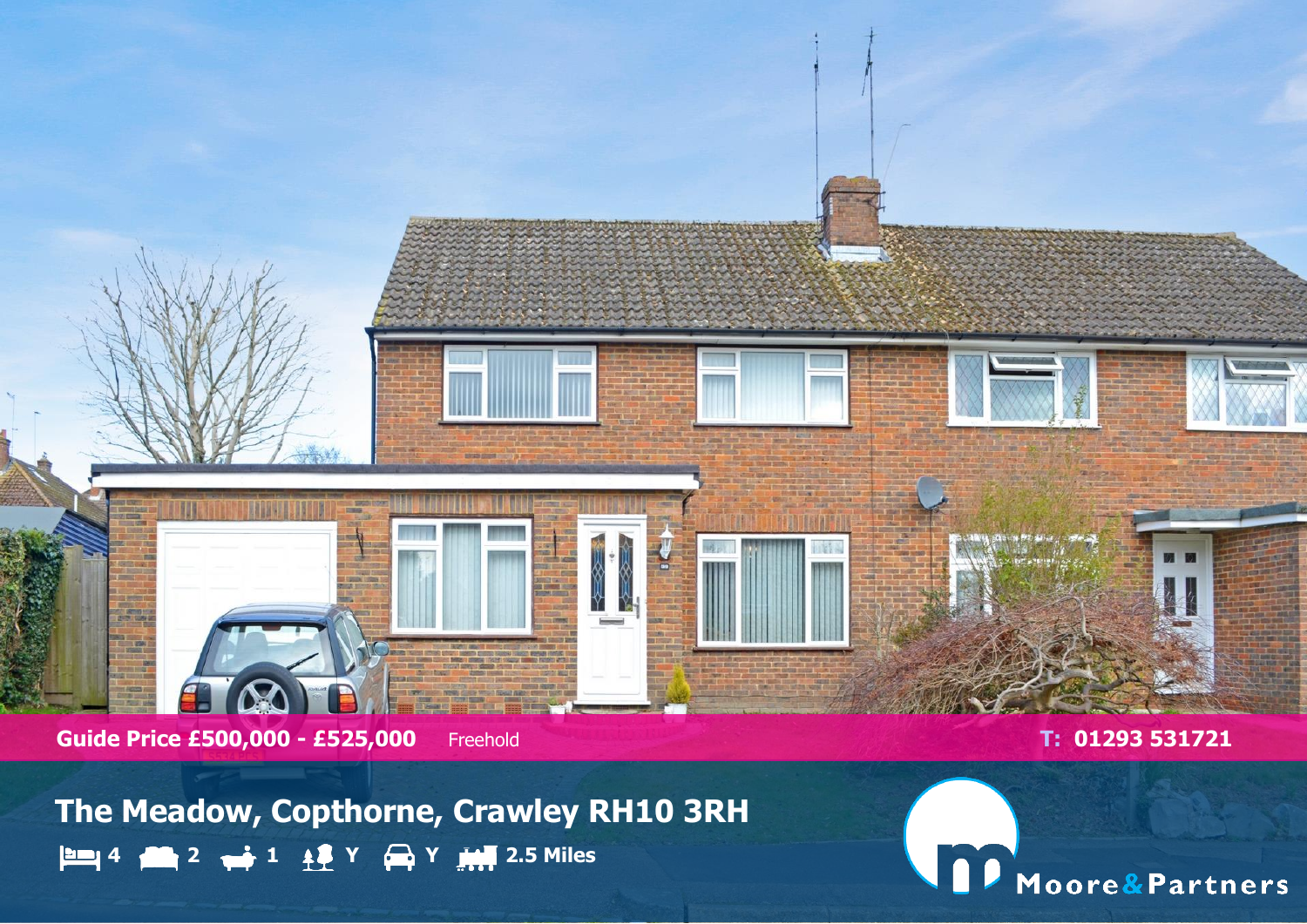#### **Guide Price £500,000 - £525,000**

**Located in the village of Copthorne is this extended four double bedroom family home which is presented in excellent order throughout. This property offers superb living accommodation with the added benefit of a 21'11" x 12'9" kitchen/breakfast room. No Onward Chain.**

Copthorne is a village which has local amenities including the post office, convenience stores, GP, church, public houses, golf club, junior and primary schools. There is access via junction 10 to the M23 motorway leading to Brighton to the south and Gatwick Airport and the M25 motorway to the north. Three Bridges, Crawley and Gatwick stations are the nearest main line stations. For those regular commuters: Three Bridges station provides a fast service to London, taking approximately 37 minutes at peak times to London Victoria or approximately 40 minutes to London Bridge The nearest major town centres are Crawley, East Grinstead and Horsham.

On entering the property, you arrive in the entrance porch which leads nicely through to the entrance hall with stairs to first floor and landing. From the entrance hall a door to the right enters the open plan lounge diner, a door to the left enter bedroom four and a door to the end of the entrance hall enters the kitchen/breakfast room. The open plan lounge area offers very generous floor space for free standing sofas and lounge furniture. The front aspect lounge window provides plenty of natural light and overlooks the front garden. The rear of the lounge area is the open dining area which overlooks the rear garden the sliding patio doors and offers plentiful space for a 6/8 seater dining room table and chairs with floor space for free standing furniture. Located just off the dining area is the downstairs w/c. The superb kitchen/breakfast room is located to the rear of the property with views and direct access into the rear garden. The kitchen is fitted with a lovely modern range of white base and eye level units with work-surface surround and some built in appliances. Open to the kitchen is the spacious breakfast room which provides space for a six-seater table and chairs. Double opening doors provides direct access into the rear garden and the side aspect doors provide access to the side access area a further door provides access into the integral garage. Bedroom four is located off of the entrance hall and provides built in wardrobes.

The first-floor landing provides access to all bedrooms and family bathroom. The super king size master bedroom can easily cater for super king-size bed with additional floor space for free standing furniture. Within the master bedroom there are a full width range of built in wardrobes. Bedroom two and three are generous double bedrooms both offering generous floor space for bedroom furniture. The family bathroom has been re-fitted with a white three-piece suite with a separate shower cubical set against tiled walls.

To the outside there is a lovely rear garden which is level and laid to lawn. The garden is enclosed and provides a good degree and privacy and seclusion. There is a front garden and driveway for two / three cars.



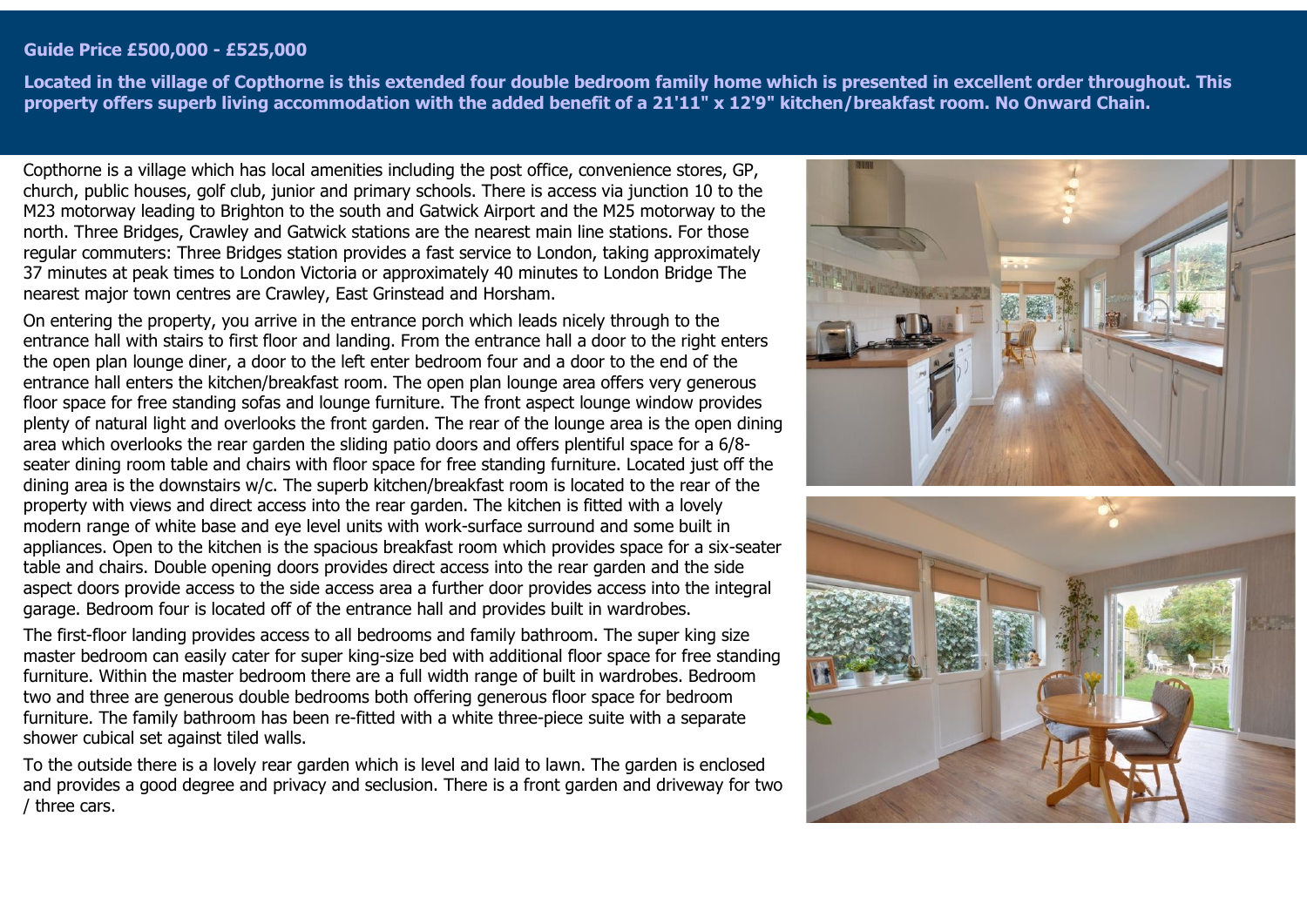# **Room Details**

## Ground Floor

| <b>Entrance Porch</b>        | $5'2''$ x 3'5" (1.57m x 1.04m)                        |
|------------------------------|-------------------------------------------------------|
| <b>Entrance Hall</b>         | 12'1" x 3'11" (3.68m x 1.19m)                         |
| <b>Downstairs W/C</b>        |                                                       |
| <b>Open Plan Lounge</b>      | 22'3" x 11'3" (6.78m x 3.43m)                         |
| <b>Open Plan Dining Room</b> | 10'0" x 9'7" (3.05m x 2.92m)                          |
|                              | Kitchen/Breakfast Room 21'11" x 12'9" (6.68m x 3.89m) |
| <b>Bedroom Four</b>          | 13'1" x 7'4" (3.99m x 2.24m)                          |
| <b>Integral Garage</b>       | 15'8" x 9'3" (4.78m x 2.82m)                          |
| Firct Floor                  |                                                       |

### <u>FILSL FIUUL</u>

### **Landing**

| <b>Master Bedroom</b>  | 12'0" x 11'2" (3.66m x 3.40m)         |
|------------------------|---------------------------------------|
| <b>Bedroom Two</b>     | $11'2''$ x 9'6" (3.40m x 2.90m)       |
| <b>Bedroom Three</b>   | $11'9'' \times 8'9''$ (3.58m x 2.67m) |
| <b>Family Bathroom</b> |                                       |

## **Outside**

**Driveway for Two Cars Rear Garden**



This plan is for illustration purposes only and may not be representative of the property. Plan not to scale.

Whilst every care is taken to ensure the accuracy of these details no responsibility for errors or misdescription can be accepted nor is any guarantee offered in respect of the property. These particulars do not constitute any part of an offer or contract.